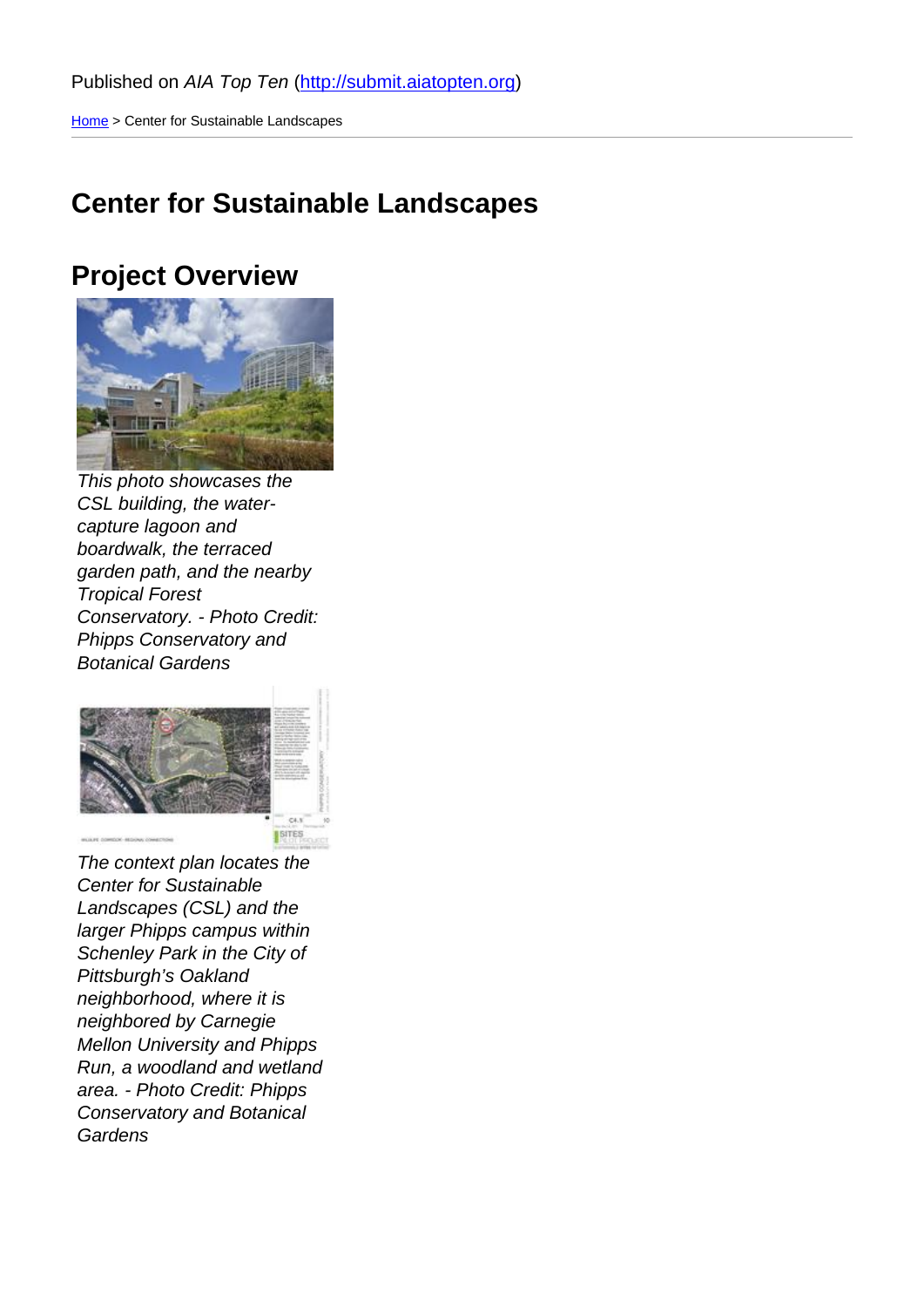

The site plan locates the CSL building, landscape, paths and nearby roads within the larger-campus context of Phipps Conservatory and Botanical Gardens. - Photo Credit: The Design Alliance **Architects** 

The Center for Sustainable Landscapes (CSL) is a 24,350-square-foot education, research and administration facility at Phipps Conservatory and Botanical Gardens, a public garden attraction in Pittsburgh, Pennsylvania. Designed and built to generate all of its own energy while treating and reusing all water captured on-site - the result of an integrated design process guided by the principles of the International Living Future Institute — the facility is the first in the world to meet all four of the world's highest green construction standards: The Living Building Challenge™, awarded in March 2015; WELL Building Platinum, awarded in October 2014; Four-Stars Sustainable Sites Initiative™ (SITES™) certification for landscapes, awarded in November 2013; and LEED® Platinum, awarded in August 2013. The core function of the CSL is to increase awareness of the interconnection between the natural and built environment, and the efficacy of sustainable systems. By employing a design that invites exploration while seamlessly integrating with the guest experience of Phipps — a 120-yearold institution which receives over 400,000 visitors annually — the CSL is uniquely positioned to showcase renewable energy technologies, conservation strategies, water treatment systems, and sustainable landscaping to a broad audience, including many engaging with these topics for the first time.

#### **Location:**

.

One Schenley Park Pittsburgh Pennsylvania 15213 United States

#### **Project Owner:**

Phipps Conservatory and Botanical Gardens **Submitting Architect:**  The Design Alliance Architects **Project Completion Date:**  December, 2012 **Project Site:**  Brownfield Site **Project Type:**  Education – General Office – 10,001 to 100,000sf Public Assembly – Recreation **Project Site Context/Setting:**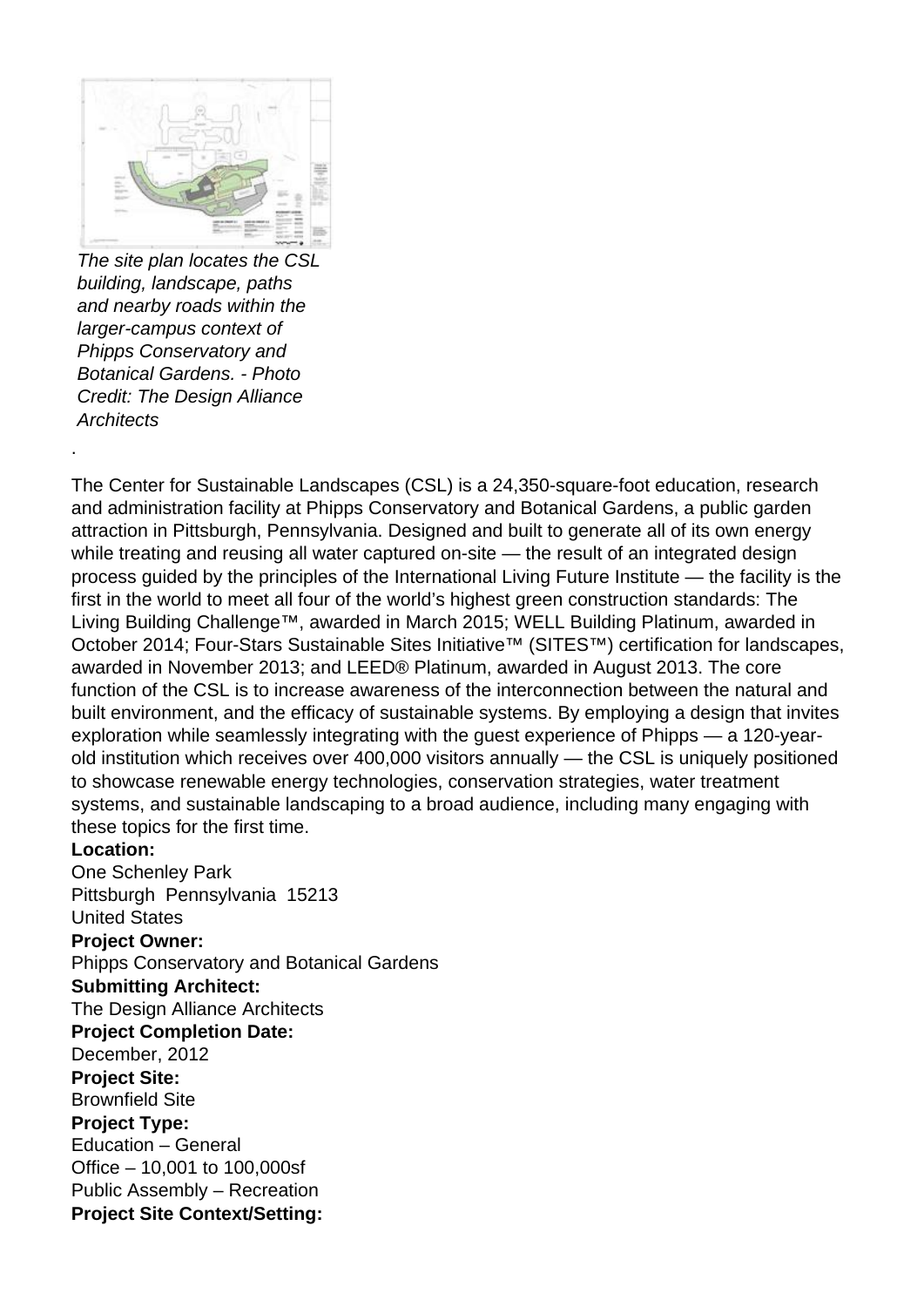**Urban Other Building Description: New Building or Project Gross Floor Area:**  24,350 square feet **BOMA Floor area method used?:**  No **Hours of Operation:**  Open to the public Saturday - Thursday, 9:30 a.m. – 5 p.m.; Friday, 9:30 a.m. – 10 p.m.; additional non-public hours variable **Total project cost at time of completion, land excluded:** 

\$15,656,361.00

# **Design & Innovation**



The net-zero water diagrams illustrate the components used to capture and treat all water on the project site; the upper diagram illustrates stormwater treatment, while the lower illustrates sanitary water treatment. - Photo Credit: The Design Alliance **Architects** 



The plans displayed illustrate the layout of the first floor,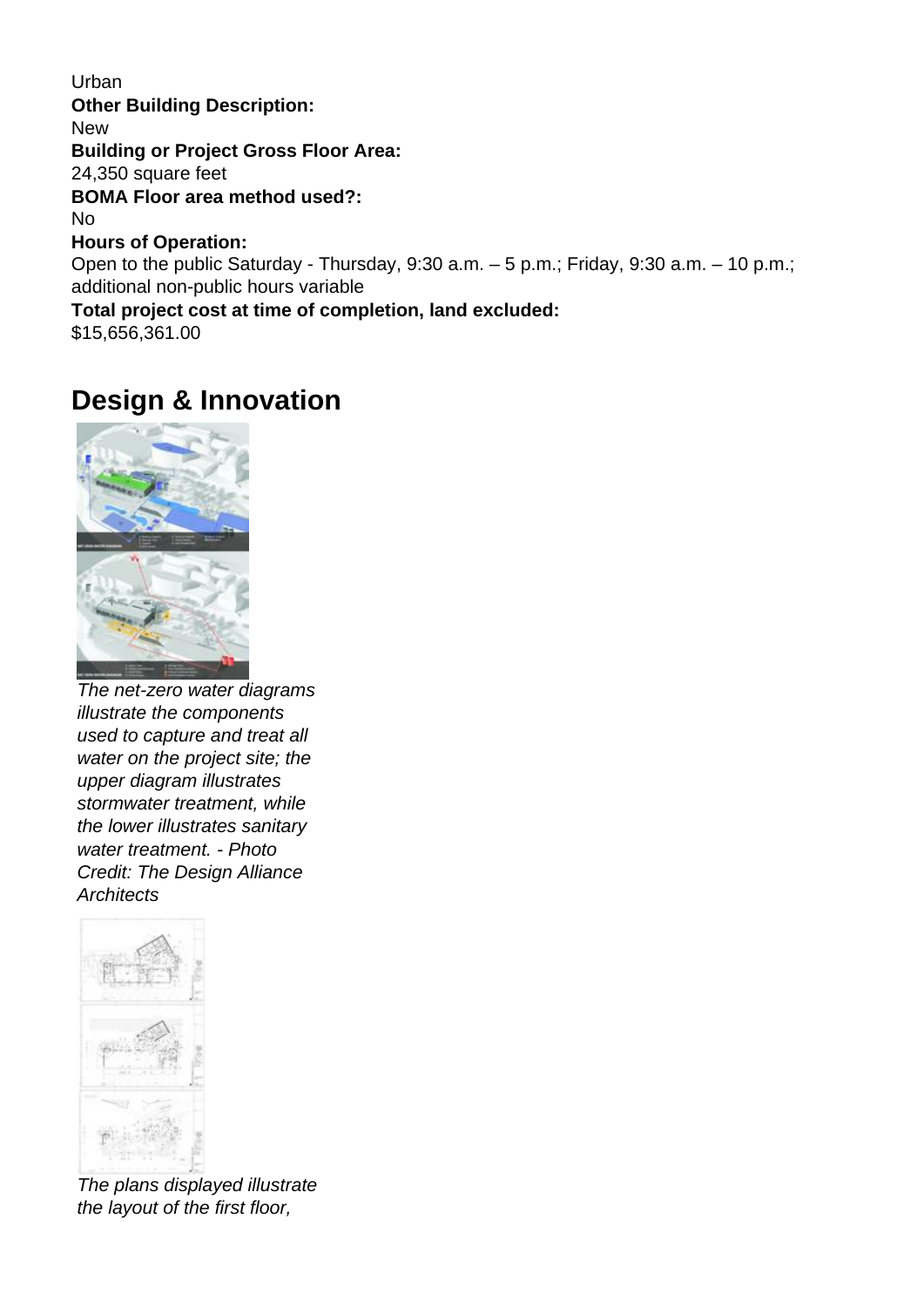second floor, and green roof of the CSL. - Photo Credit: The Design Alliance Architects



.

The CSL elevations are shown in the diagrams attached herein, illustrating the building's integration into the surrounding hillside. - Photo Credit: The Design Alliance Architects

The intent of the CSL is to demonstrate the beauty of humanity living in harmony with nature. The design — shaped by systems thinking — reveals the interconnection between all natural and human-made systems so that visitors and society at large may better understand how each of our actions influence all others, ultimately inspiring all of us to live more sustainably. Designed to operate as efficiently and elegantly as a flower, the project challenges the perceived mutual exclusivity between built and natural environments, effectively blurring the line between the two. The sun, earth and wind are used to light, heat and cool the interior, plants clean wastewater for reuse and every occupied space affords views of nature. The stringent parameters required by the robust building certifications necessitated an integrative design process with well-defined goals shared by the entire design team and the owner. These "limits" actually served as catalysts for creative and innovative solutions that define the forefront of sustainable design. The holistic approach used to bring this project to life, and the exportable, behavior-changing education programs and original research being conducted within this space, can be applied universally, creating communities that are healthier and more supportive of all life.

# **Regional/Community Design**

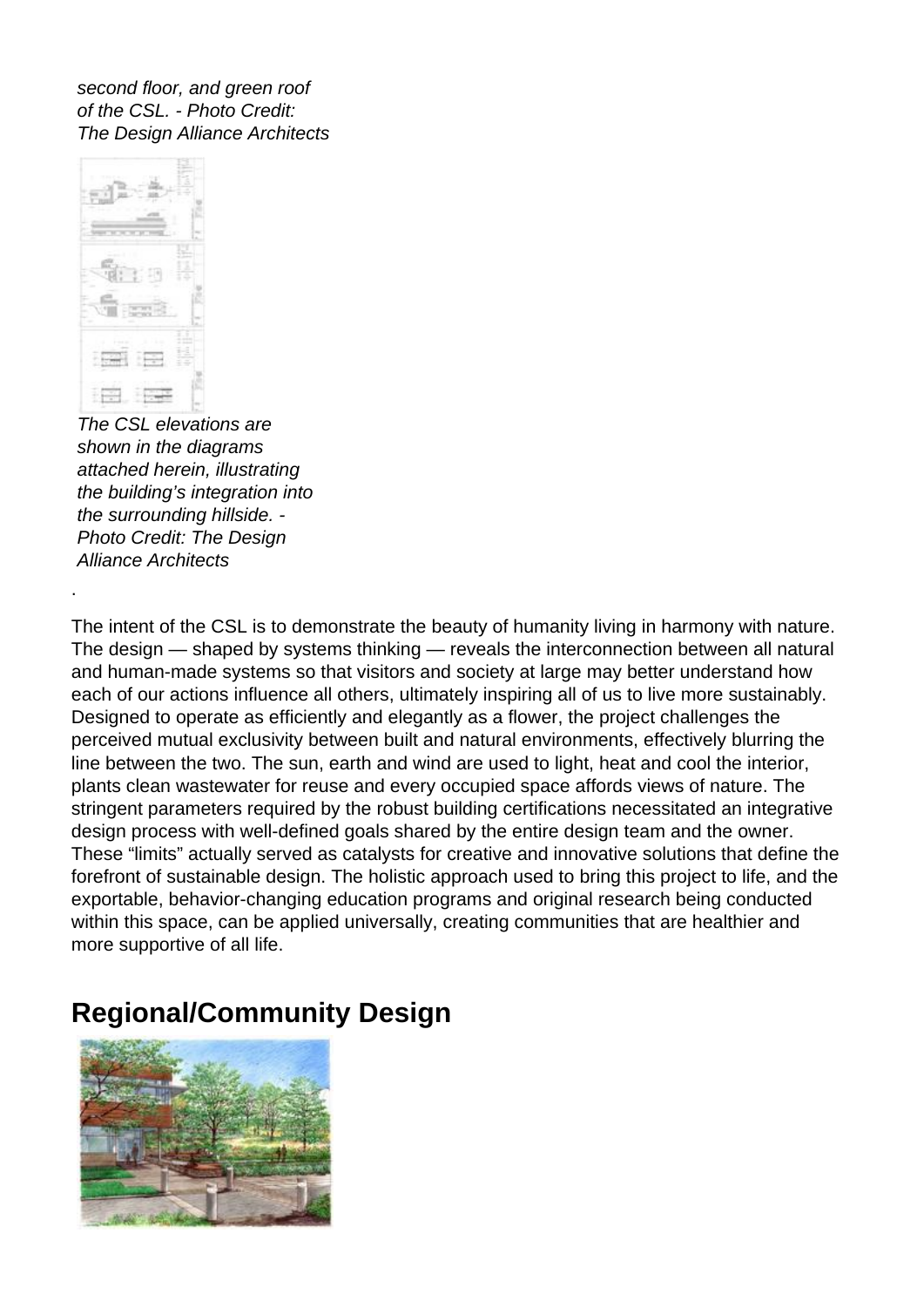This sketch illustrates the CSL main entrance as an engaging community space, complete with benches for guest seating, a boardwalk and terraced garden paths. - Photo Credit: Andropogon Associates/The Design Alliance Architects



These pre- and postconstruction aerial photographs locate the CSL building, landscape, paths and nearby roads within the larger-campus context of Phipps Conservatory and Botanical Gardens. - Photo Credit: Hawkeye Aerial **Photography** 

The intent for the design of the CSL was to celebrate place and local talent by including staff and students from neighboring universities and assembling the entire design team from Pittsburgh and Pennsylvania. The project is located within walking distance of the neighborhood of Oakland, connecting it to a network of major educational, medical and cultural institutions. A significant portion of the CSL is now part of the overall Phipps guest experience, accessible to 400,000-plus visitors per year. In the CSL's early stages, Phipps held planning workshops with local organizations, community groups and institutions. One result of these discussions was a partnership with Carnegie Mellon University and the University of Pittsburgh, who participated in the design and are now conducting original research on building, site, and occupant performance and wellness. The CSL site affords exclusive parking spots for low emitting and fuel efficient vehicles, car pool vehicles, and electric vehicle parking and charging. The site is served by the city's public transit system, and a University shuttle. Charter buses and school buses are accommodated by a pick-up/drop off stop and waiting-area parking. Phipps is presently exploring programming to incentivize occupants to increase their use of alternate modes of transportation.

### **Metrics**

.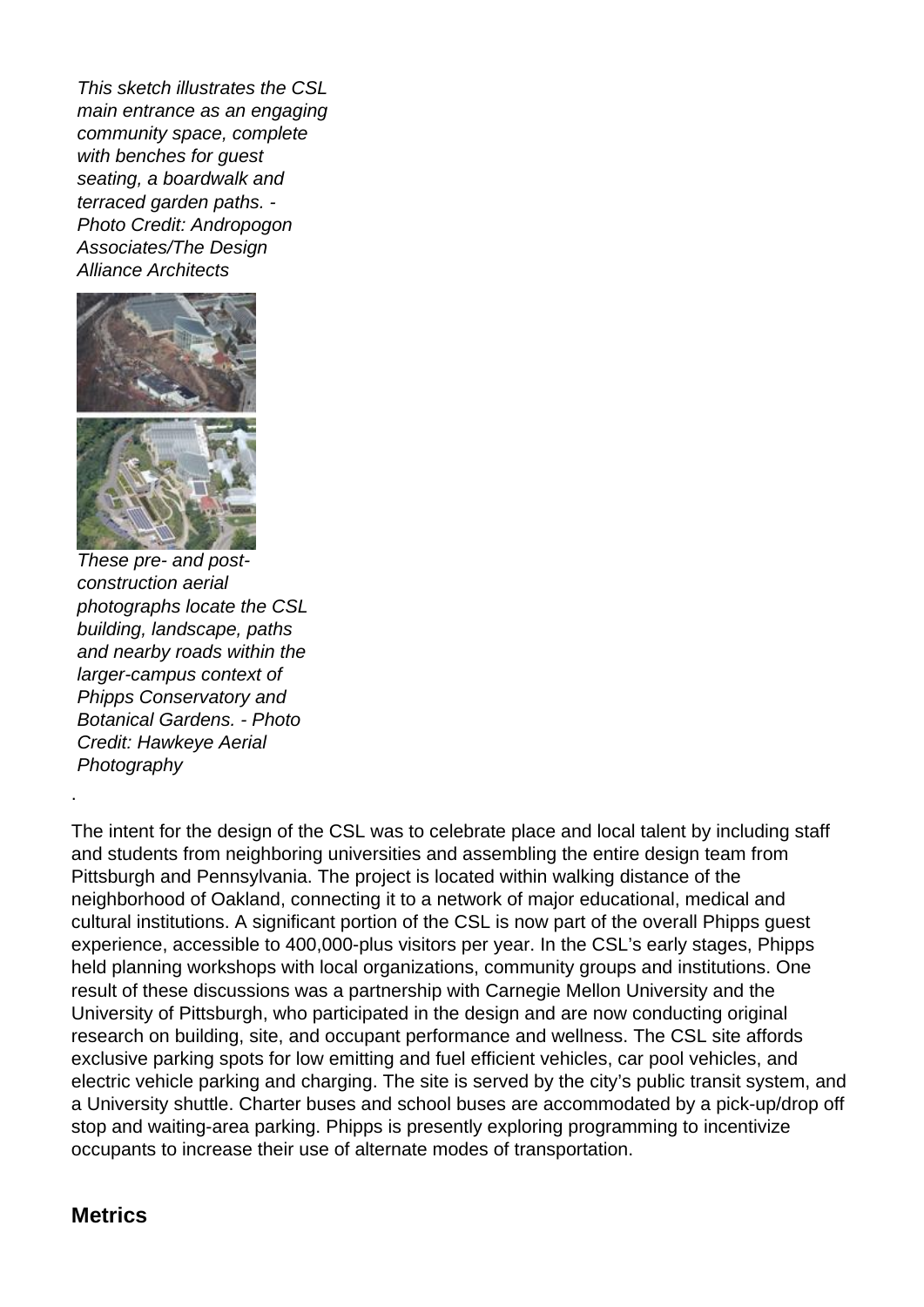**Estimated percent of occupants using public transit, cycling or walking:**  10%

# **Land Use & Site Ecology**



This photo showcases the CSL building, the watercapture lagoon and boardwalk, the terraced garden path, and the nearby Tropical Forest Conservatory. - Photo Credit: Phipps Conservatory and Botanical Gardens

.

The CSL site is nothing short of an ecological rebirth. Previously, the 2.9-acre site was a City of Pittsburgh Public Works Yard, entirely paved over and portions classified as a brownfield due to leaking USTs. There were no existing natural land covers or ecosystems to preserve or protect. The site can now manage a 10-year storm event using soil and vegetation based systems, and features 1.5-acres of new green space with 100 native plant species. From open meadows to oak woodlands, to water's edge and wetland plantings, a range of ecosystems are represented on-site that respond to the dramatic changes in topography. The biodiverse plantings provide food, shelter, and nesting opportunities to endemic wildlife and also help link the site's landscape to neighboring 450-acre Schenley Park, Pittsburgh's second-largest green space. Central to the CSL landscape is a 4,000 sf lagoon that is fed by conservatory roof runoff and populated with native fish and turtles. A visitor to the CSL can learn about the beauty and benefits of native plant communities, green infrastructure and its role in improving local water quality, and also see the wildlife, both terrestrial and aquatic, that the site's regenerative landscape is designed to preserve and protect.

# **Bioclimatic Design**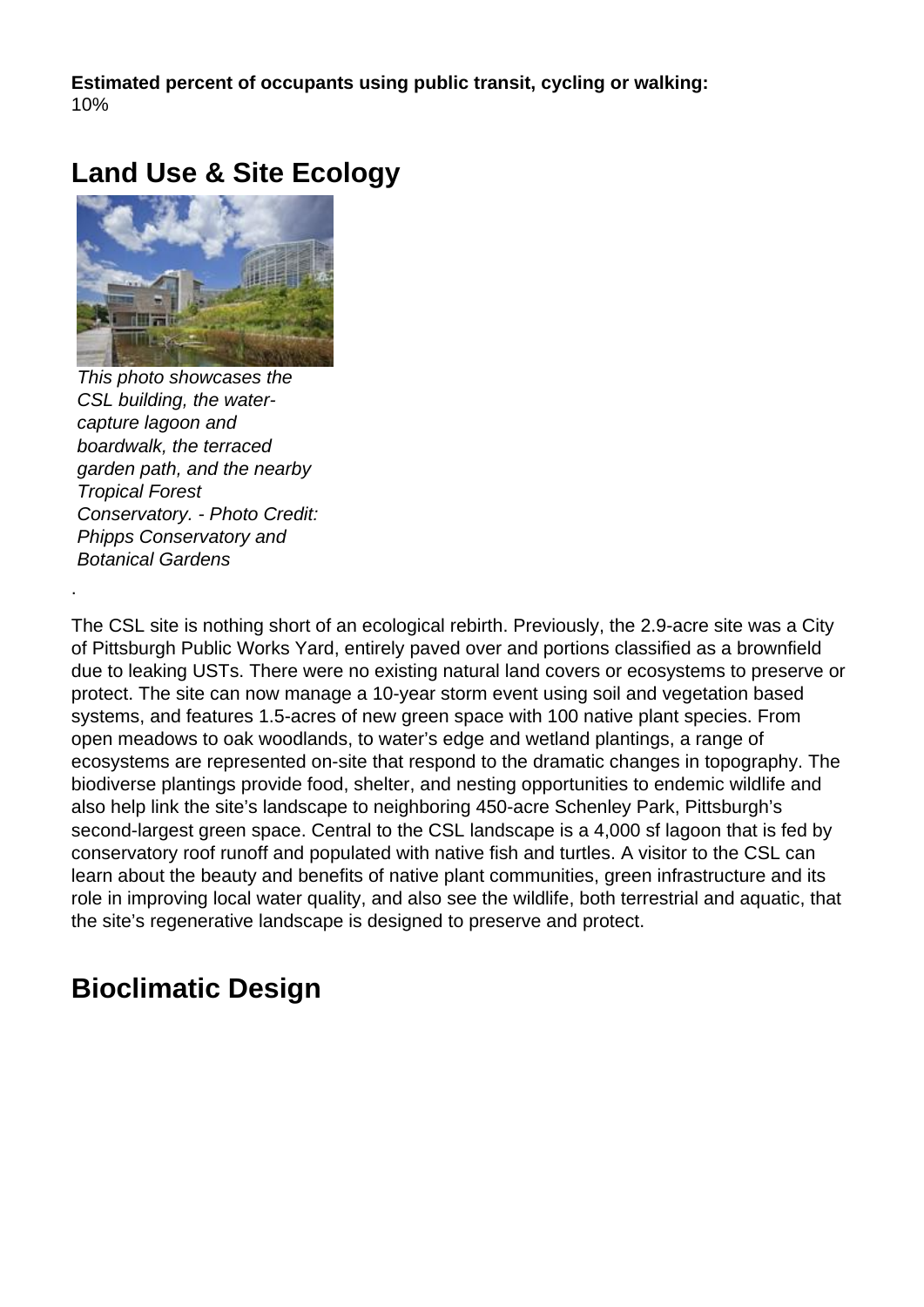

This screen-capture shows the site's psychrometric chart and design guidelines as generated by UCLA Department of Architecture and Urban Design's Climate Consultant 5.5 Beta program; among the program's recommended design guidelines for its climate, shown in the image, the CSL currently follows 19, 20, 3, 11, 1, 42, 62, 18, 8, 15, 35, 31, 4, 55, 37, 5, 33 and 63. - Photo Credit: The Regents of the University of California



.

The building sections rendered here illustrate some of the CSL's daylighting and natural ventilation strategies. - Photo Credit: The Design Alliance Architects

During integrated charrettes, the entire team worked to design a building that connects occupants to nature and maximizes efficiency. Pittsburgh's humid continental climate required strategies that accommodate significant seasonal temperature and weather differences.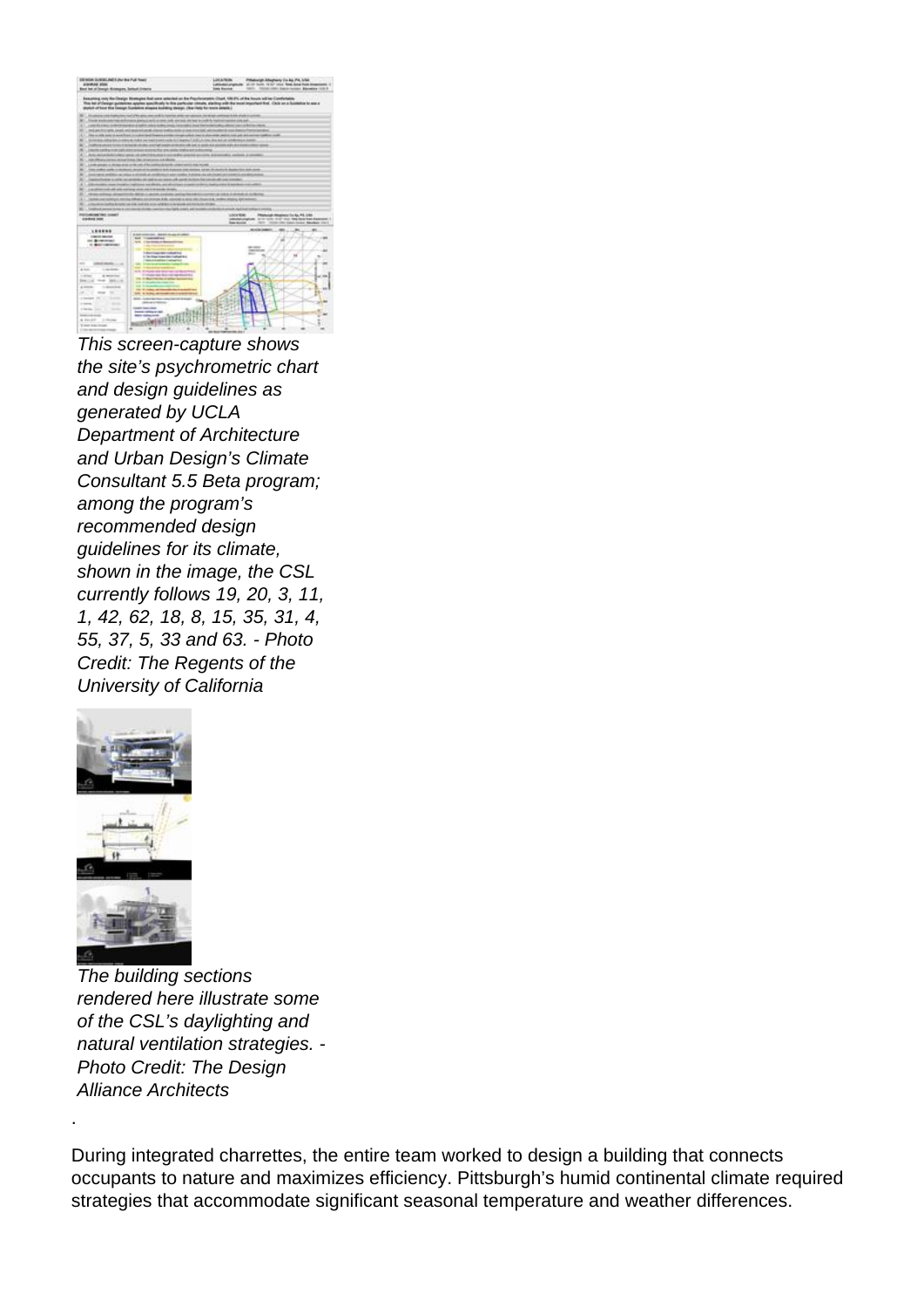Studies showed photovoltaics would be more effective than wind in generating energy and that geothermal energy could meet the building's imperative to operate with less than 30% of the energy required for a typical office building. The CSL's was designed with a long, narrow floor plan to provide maximum southern exposure for daylighting and solar gain. The orientation maximizes natural ventilation via southerly spring and summer winds while minimizing exposure to westerly winter winds. Sun-tracking studies informed the design and placement of solar shades, allowing full winter sun to penetrate the building while minimizing summer solar gain. Interior light shelves provide significant daylighting throughout the year, extending natural light into the 40-foot maximum-width office space. The atrium is unconditioned; extensive use of concrete and phase change material provides thermal mass that, when managed via automatic shade cloths, window walls and roof top vents, creates comfortable conditions. Deciduous trees and vines covering exterior concrete walls aesthetically integrate building and landscape while improving energy performance of the building envelope.

# **Light & Air**



Extending from the CSL roof is an atrium that allows natural light to penetrate deep within the building, reducing the need for artificial lighting methods. - Photo Credit: Denmarsh Photography, Inc.



In the CSL office space, plants clean the air while connecting occupants to nature. - Photo Credit: Denmarsh Photography, Inc.

.

To reinforce connections to nature, the CSL design virtually guarantees anyone inside will be bathed in daylight, will breathe fresh, high-quality air, and will have views of nature. Occupants enjoy 80% daylight autonomy, with programmable dimmers adjusting overhead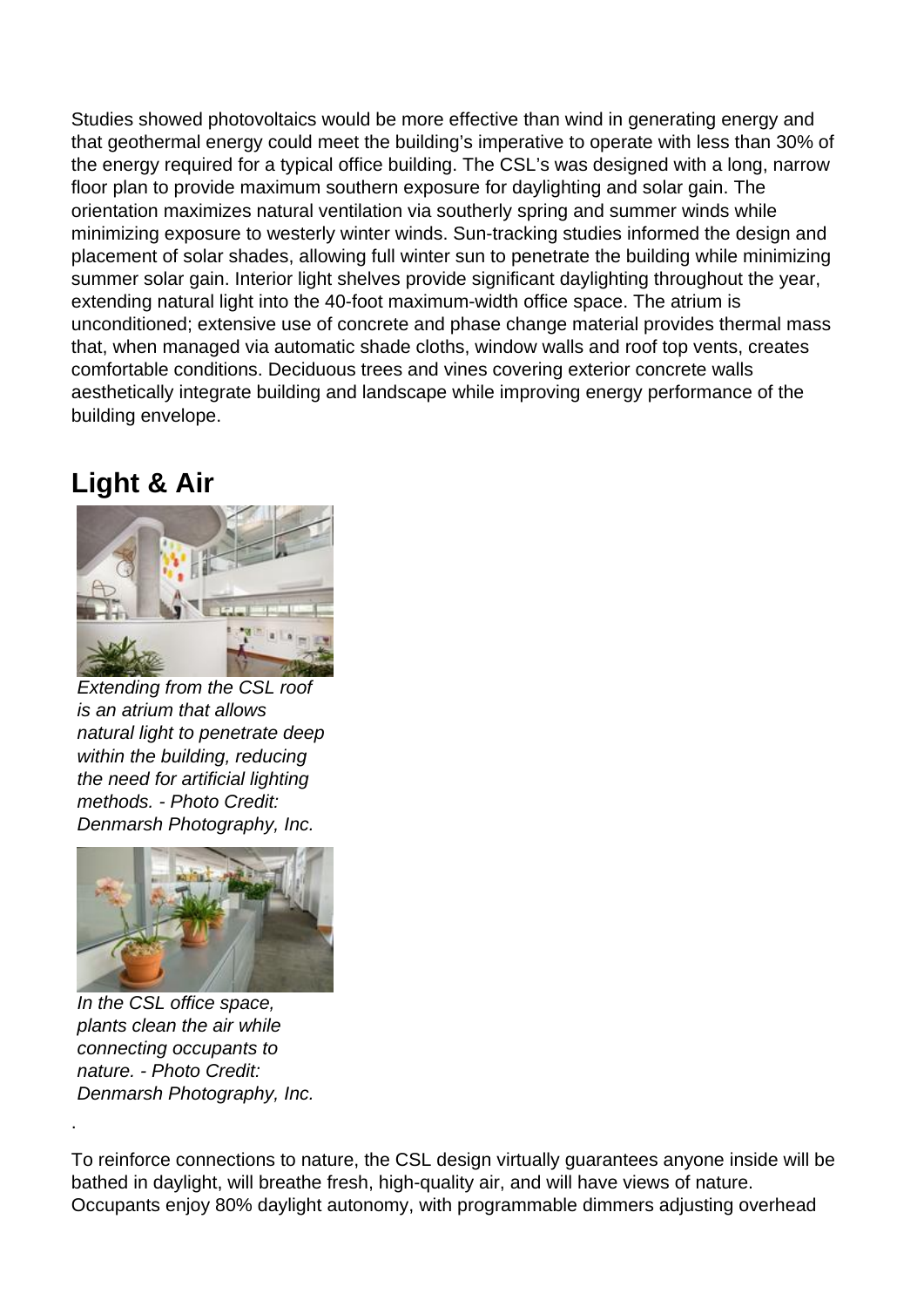lighting. LED task lights provide additional light if necessary. All regularly occupied spaces are within 15 feet of operable windows that afford access and views of nature. An Aircuity system monitors temperature, humidity, CO2, TVOC, particulates and CO in occupied spaces, ensuring the highest quality air is delivered where and when it is appropriate. In conjunction with this system, a rooftop energy recovery unit modulates between 19.4% and 100% outside air based on need, which is delivered through underfloor and ceiling distribution systems. Breathing zone air ventilation rates are 55% above ASHRAE Standards 62.1-2004 requirements, and 100% of the total building area is adequately served by natural ventilation for part of the year. The atrium is not mechanically heated nor cooled. Instead, passive strategies like thermal massing, high-performance operable glazing, solar shading, and phasechange material maintain comfortable temperatures. In addition to traditional biophilic strategies, an extensive biophilic art program promotes an engaging, sensory connection to the site both indoors and out.

**Metrics Daylighting at levels that allow lights to be off during daylight hours:**  99% **Views to the Outdoors:**  98% **Within 15 feet of an operable window:**  100%

# **Water Cycle**

The 2.9-acre CSL site is net-zero water, managing all rainfall and treating all sanitary waste on site. The CSL can manage a 10-year storm event within the site boundaries (3.3" of rain in 24 hours) through soil- and vegetation-based systems like green roofs, rain gardens, bioswales, lagoon, pervious asphalt, and high performance native landscapes. No potable water was used for irrigation after the landscape's establishment period. The CSL also harvests  $\frac{1}{2}$  acre of rooftop runoff from adjacent buildings outside the site boundary. Annually, approximately 500,000 gallons of rooftop runoff are harvested in an underground 60,000 gallon rain tank. The harvested water will be reused to offset daily irrigation demand in Phipps' conservatory spaces, significantly reducing the campus' need for municipal water supply and the energy required to treat and deliver it to Phipps. All of the building's wastewater is treated on site using settling tanks, constructed wetlands, sand filters, and UV filters prior to reuse as flush water for all the building's restrooms.

**Metrics Percent reduction of regulated potable water:**  93% **Is potable water used for irrigation:**  No **Percent of rainwater from maximum anticipated 24 hour, 2-year storm event that can be managed onsite:**  100%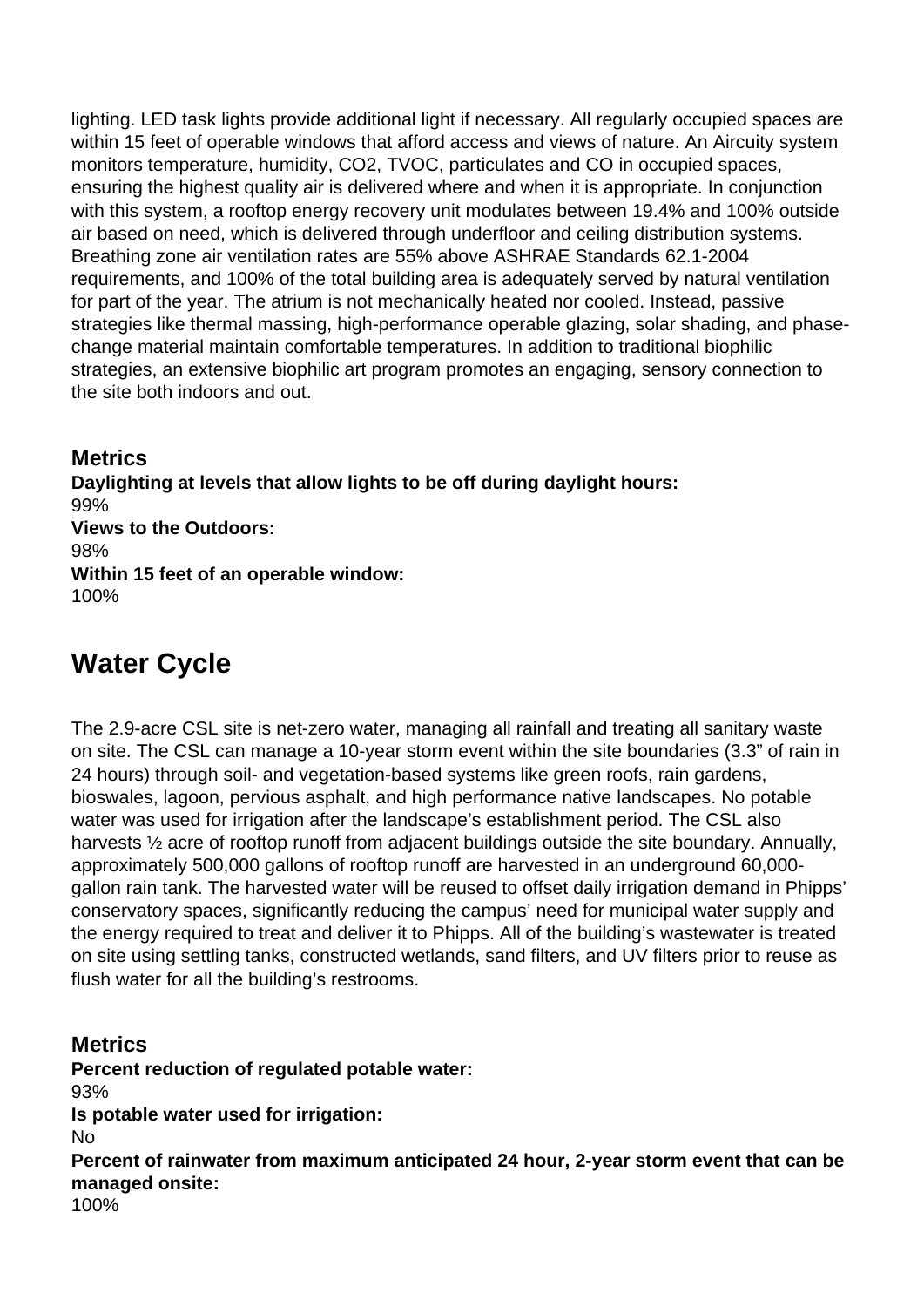## **Energy Flows & Energy Future**



The CSL is a net positive energy building. Through original research and careful monitoring conducted with Carnegie Mellon University, the building's energy performance has increased from +5082 kWh to +11,185 kWh in 2014 and +18,724 kWh in 2015. - Photo Credit: The Design Alliance Architects

.

The CSL design utilizes passive-first strategies to connect occupants to the natural world – a strategy which has proven beneficial to occupant comfort and building performance. Efforts to maximize natural daylight, supplemented by occupancy sensors and daylight dimming controls, have resulted in a lighting power density of 0.57 W/sf without adjustment for controls. Daylight autonomy in most space is approximately 80%; total projected energy savings to 90.1-2004 baseline is 77%. These strategies couple with renewable energy generation and reuse of water to yield a total Energy Utilization Index (EUI) modeled at 19 kBTU/sf/yr postoccupancy. In its 2015 operational year, the CSL achieved an actual total EUI of 18 kBTU/sf/yr, with a net EUI of -3 kBTU/sf/yr, producing more electricity onsite through photovoltaic and wind generation than the building used. This represents a 73.8% reduction (68.7 kBtu/sf/yr median EUI per EPA's Target Finder vs. 18 kBtu/sf/yr for CSL EUI), meeting the AIA's 2030 commitment. Each year, the surplus from renewable energy resources has grown, from 5,082 kWh in 2013 to 11,185 kWh in 2014 to 18,724 in 2015. Having a net-zero building powered by onsite renewable energy eliminates fossil fuel use and the greenhouse gasses associated with carbon-intensive energy production.

#### **Metrics Total pEUI:**  19 kBtu/sf/yr **Total EUI actual:**  18 kBtu/sf/yr **Net pEUI:**  -2 kBtu/sf/yr **Net EUI actual:**  -3 kBtu/sf/yr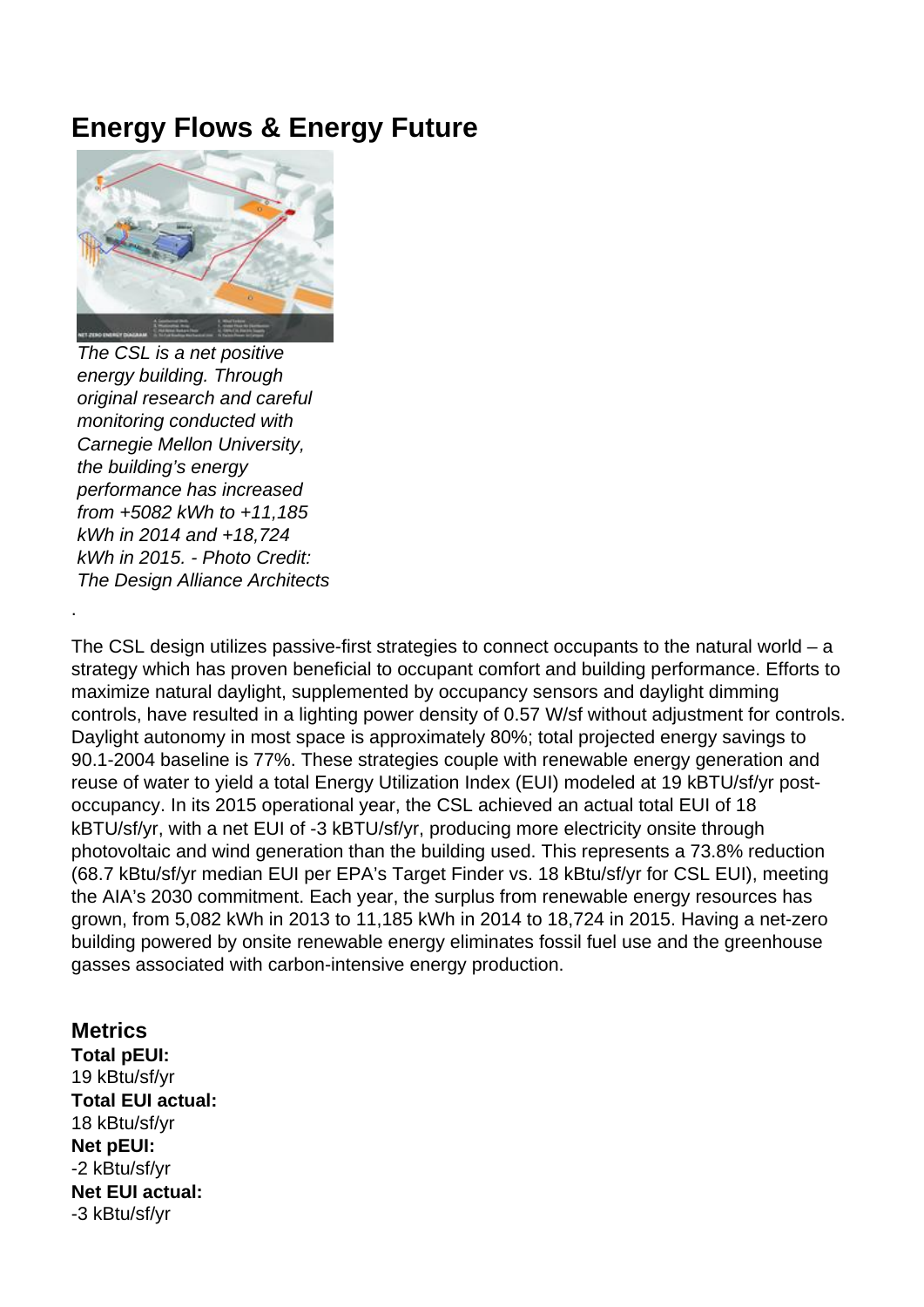Percent Reduction from National Median EUI for Building Type (predicted): 72% Percent reduction actual: 73.80% Lighting Power Density: 0.57 watts/sf Upload Energy Data Attachment: LEED EA Prerequisite 2 Submittal.pdf

### [Materials & Construction](http://submit.aiatopten.org/sites/default/files/LEED EA Prerequisite 2 Submittal_0.pdf)

The reclaimed wood that comprises the CSL building skin was salvaged from dilapidated regional barns. - Photo Credit: Denmarsh Photography, Inc.

The CSL green roof, a central component of the overall landscape, flourishes with native plants. - Photo Credit: Denmarsh Photography, Inc.

.

Throughout the design, construction and furnishing of the CSL, every effort was made to promote a transparent, socially equitable and low-toxicity materials economy. A rigorous vetting process guided sourcing materials compliant with the Living Building Challenge Red List, which identifies material components that negatively impact the environment and/or people exposed to them. The Athena Impact Estimator for Buildings life cycle assessment tool guided the design development, analyzing candidate materials for energy consumption, solid waste, air pollution index, GWP, and weighted resource use, thereby informing structural systems, exterior envelope and interior finish materials. To achieve net-zero energy, a robust, efficient building envelope was necessary. The CSL exterior wall assembly has an R-value of 12, the roof assembly has an R-value of 48 and slab-on-grade floors have an R-value of 8. The project accounted for its total carbon footprint by purchasing 2600mT of Green-e certified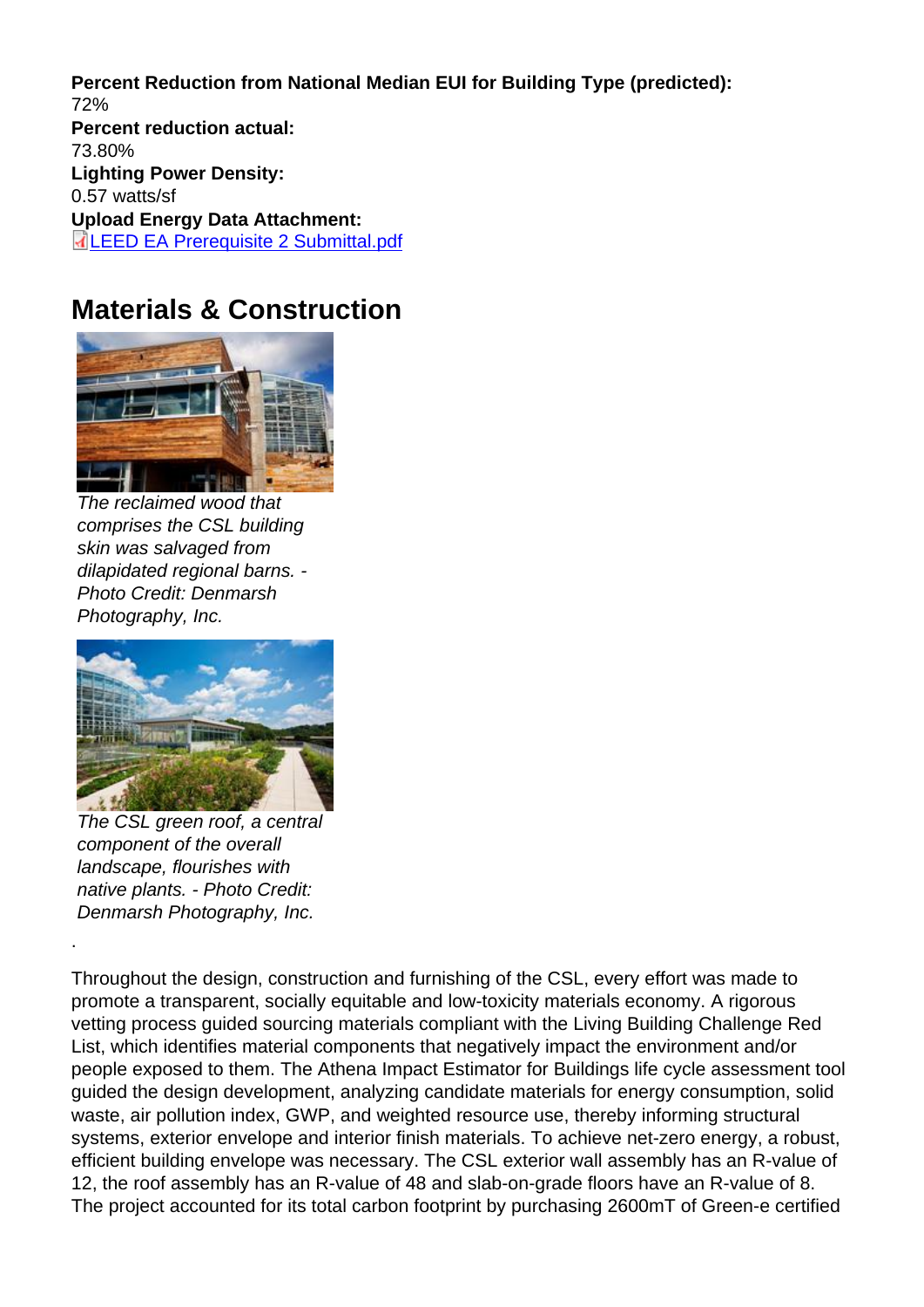renewable carbon offsets. During construction, 96.74% of construction waste was diverted from disposal. Occupants are encouraged to use recycling and composting receptacles; each cubicle is provided with a 3G recycling bin and smaller-than-typical 1 liter waste bin. Though Living Building Challenge certification does not require it, Phipps also extended the red list standard to all interior furnishings.

### **Long Life, Loose Fit**



The CSL contains ample classroom facilities where visitors may rediscover and enhance their understanding of the natural world. - Photo Credit: Denmarsh Photography, Inc.



Guests enjoy a terraced garden's winding path and surrounding sustainable landscapes on their way to the CSL's second- and firstfloor entrances. - Photo Credit: Phipps Conservatory and Botanical Gardens

.

The CSL project restored a dilapidated brownfield to work in harmony with available resources while being sensitive to its native habitat. The project has transformed a once lifeless brownfield into an educational public garden, capable of sustaining a series of eco-regionally appropriate plant communities ranging from dry alkaline meadows to wetlands and aquatic habitats. The design concentrates on smart-but-traditional strategies to limit large scope renovations in the future. Within the interior spaces of the CSL an open office floor with a raised access flooring system allows for flexibility and adaptability far into the future and will limit costly material replacements. The overall building systems are plug-and-play and easily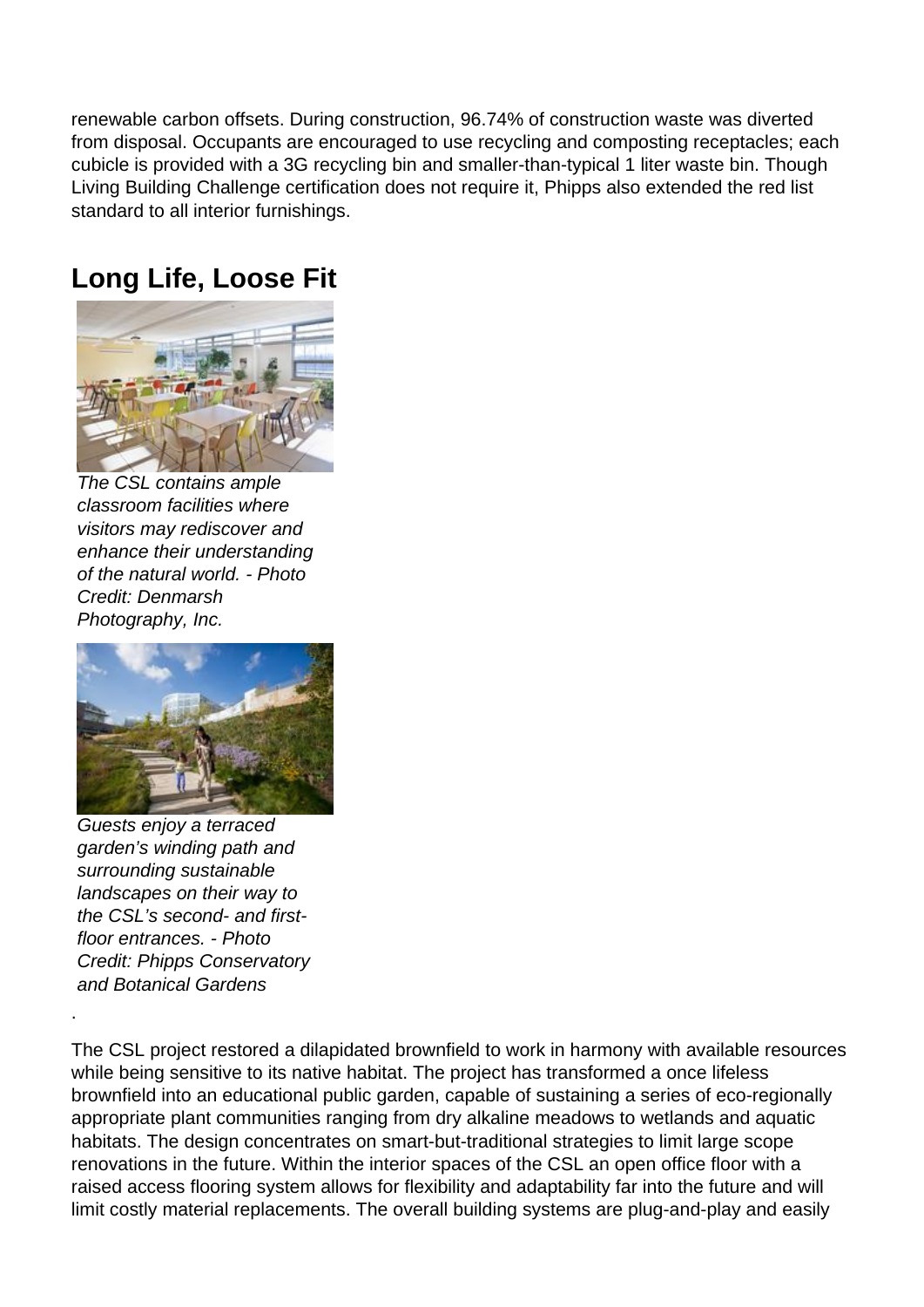upgradeable to accommodate technological advances. A closed-loop, full nutrient cycling management plan aims to realize a zero-waste site, where all the biomass is recycled in-situ and customized compost tea mixes are applied to support the various site habitats and maintain an ever-increasing biodiversity on the project site over time. An ongoing monitoring plan sustains this performance, informs an adaptive maintenance program, and provides Phipps a pedagogical opportunity to support the institution's educational mission. The CSL project is anticipated to exceed a service life of one hundred years.

## **Collective Wisdom & Feedback Loops**

To achieve the ambitious goals of the CSL, two years of bi-monthly charrettes brought together building and landscape architects, designers, engineers, energy and lighting experts, consultants, modelers, academics, contractors, estimators, future occupants, community members and other stakeholders. This holistic, facilitated integrated design process capitalized on collective wisdom and shortened feedback loops, both essential to realizing the success of this project. Today, measurement and verification continue as the CSL has been offered to local universities as the subject of a vast array of original research projects. Partnerships with engineering, biological, social, health and learning science researchers at Carnegie Mellon University, University of Pittsburgh, Duquesne University, Chatham University and other local to national organizations have led to collaborative projects investigating biophilic design and infrastructure, green building performance, green roof efficacy and biodiversity, brownfield restoration, biodiversity in urban lots, the developmental basis of science learning, and the physical and psychological benefits of human contact with nature. Already, multiple papers have been published in peer-reviewed journals such as Energy and Buildings, Construction Innovation and Journal of Building Performance Simulation. Phipps has also achieved the first and only Platinum certification of the new WELL Building Standard® for spaces that contribute to human health and well-being.

## **Other Information**

### **Cost and Payback Analysis:**

The CSL was designed to be a building that would reflect Phipps values and provide a model for future projects, so cost and payback analysis were not determinants for whether or not to build a Living Building. However, within those pre-determined parameters, Phipps did do extensive financial analysis to find the most cost-effective way to meet net zero energy and water. This goal made financial sense to donors and supporters, and complimented Phipps' long-term plans to continue the programming of the project in perpetuity. The CSL operates with almost one third of the energy used by a comparable average building type and size. Each year Phipps is paying lower utilities to operate the facility because of the design and ongoing measurement to maintain a net zero energy facility. The CSL can infiltrate and reuse storm water that falls onto the site, eliminating potential storm water or impervious surface fees from the local treatment jurisdictions and agencies. Additionally, the green roof is expected to last twice as long as a typical roof while providing an increased insulation factors which helps to lower our heating and cooling requirements. **Process and Results:**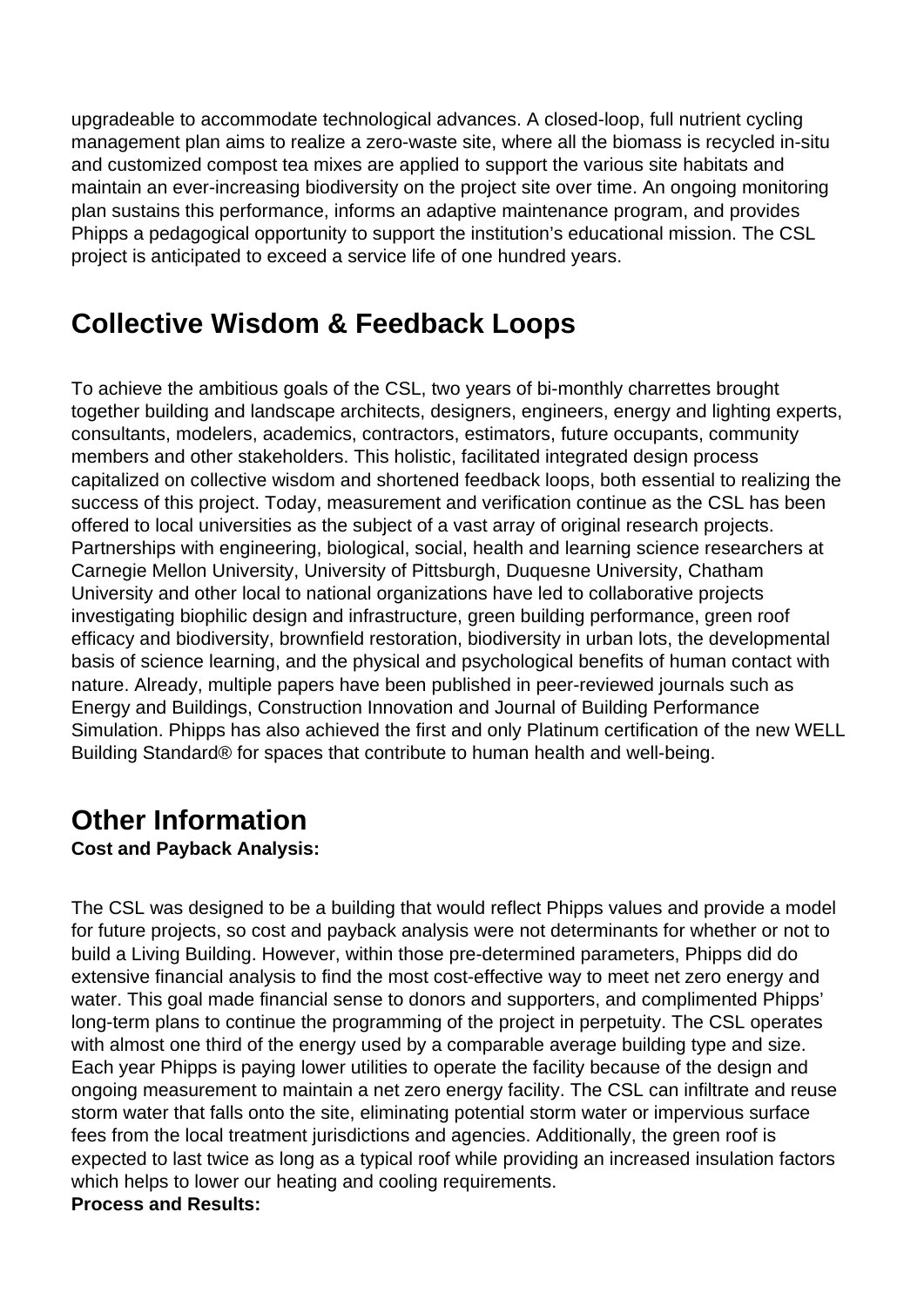#### Predesign:

Phipps initiated a multi-phase campus expansion in 2005 including the first LEED® certified visitor center in a public garden, LEED Platinum production greenhouses, and a 12,000-square-foot Tropical Forest Conservatory, the most energy-efficient in the world when it opened in 2006. In November of 2006 we learned of the Living Building Challenge and adopted it as the standard for our new Education, Research and Administration building.

#### Design:

Over two years Phipps and the design team engaged in a facilitated integrated design process. The documentation of this process – on video and in Building in Bloom, a book released in 2013 – will aid development of similar buildings by others.

#### Operations/maintenance:

In its day-to-day operations, the CSL reinforces the importance of human-environment interactions. In its classroom spaces, Phipps connects children to nature and the value of environmental stewardship.

#### Measurement & verification/post-occupancy evaluation:

Participating in original research with Carnegie Mellon University in such areas as occupant behavior and schedule modeling for building energy simulation, and developing models for predictive control, have helped us fine tune the performance of the building, as did research with the University of Pittsburgh on LCA and rain garden/green roof performance.

#### **Rating System(s) Results:**

#### **Rating System:**

Living Building Challenge **Rating Date:**  2015 **Score or Rating Result:**  Certified Living Building .

#### **Rating System:**

WELL Building Standard **Rating Date:**  2014 **Score or Rating Result:**  Platinum Pilot (first in the world)

**Rating System:**  LEED **Rating Date:**  2013 **Score or Rating Result:**  63 - Platinum

.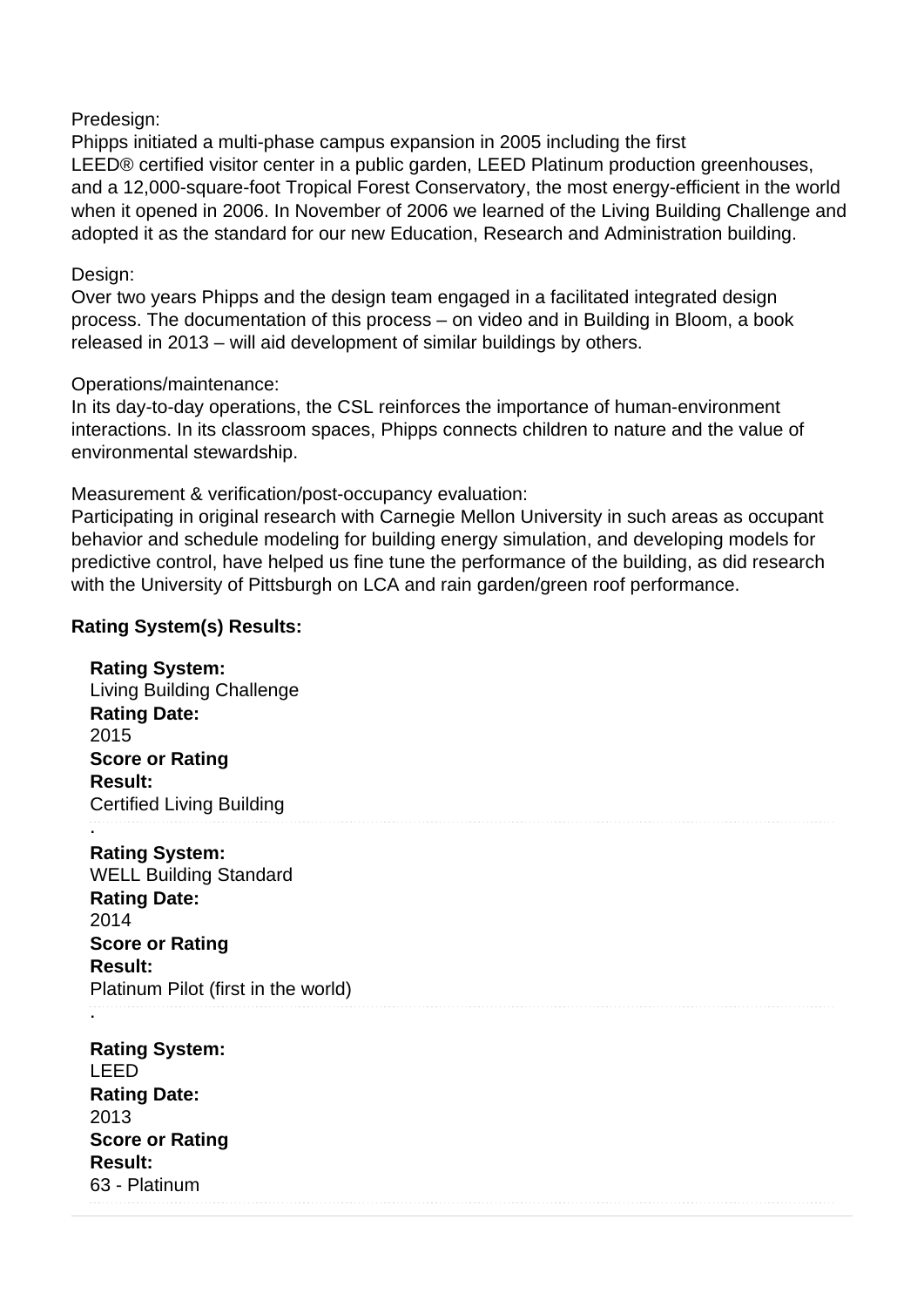.**Rating System:** . Sustainable Sites Initative **Rating Date:**  2013 **Score or Rating Result:**  Four Stars (first in the world)

### **Additional Images**

. .

.



By employing a design that invites exploration and inquiry while seamlessly integrating with the guest experience of Phipps — a beloved 120-yearold institution which receives over 400,000 visitors annually — the CSL is uniquely positioned to showcase renewable energy technologies, conservation strategies, water treatment systems, and sustainable landscaping to a broad audience. - Photo Credit: Denmarsh Photography, Inc.

# **Project Team and Contact Information**

**Primary Submission Contact: Ann E. Lehman, COO .**alehman@tda-architects.com .The Design Alliance Architects **.**915 Henry W. Oliver Building 535 Smithfield St. Pittsburgh Pennsylvania 15222 .United States **Project Architect (if different from submission contact): L. Christian Minnerly, AIA, NCARB, LEED AP .**cminnerly@tda-architects.com .The Design Alliance Architects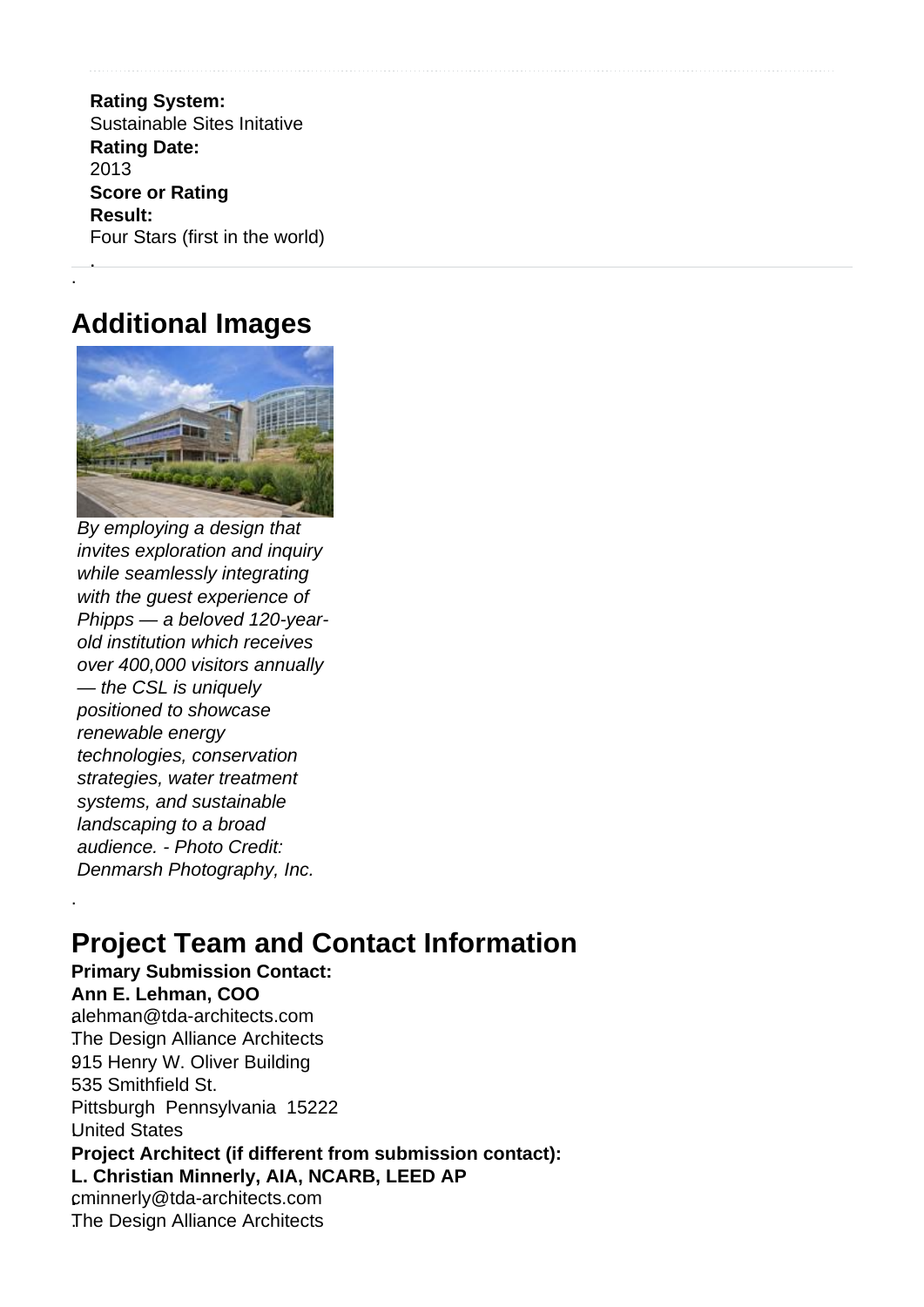### **.**915 Henry W. Oliver Building **.** 535 Smithfield St. Pittsburgh Pennsylvania 15222 .United States **Project Team:**

| <b>Role on Team</b>                                           | <b>First</b><br><b>Name</b> | <b>Last Name</b>                                  | <b>Company</b>                                    | <b>Location</b>            |
|---------------------------------------------------------------|-----------------------------|---------------------------------------------------|---------------------------------------------------|----------------------------|
| Principal in<br>Charge/Design<br>Architect/Project<br>Manager | Christian                   | Minnerly, AIA,<br><b>NCARB, LEED</b><br><b>AP</b> | The Design<br><b>Alliance Architects</b>          | Pittsburgh, PA             |
| <b>Technical Coordinator</b>                                  | John                        | Palmer                                            | The Design<br><b>Alliance Architects</b>          | Pittsburgh, PA             |
| <b>Project Interior</b><br>Designer                           | Shannon                     | Beisel, NCIDQ,<br><b>LEED AP</b>                  | The Design<br><b>Alliance Architects</b>          | Pittsburgh, PA             |
| Architect                                                     | Paul                        | Kane, RA                                          | The Design<br><b>Alliance Architects</b>          | Pittsburgh, PA             |
| Architect                                                     | Dave                        | Parker, AIA,<br><b>LEED AP</b>                    | The Design<br><b>Alliance Architects</b>          | Pittsburgh, PA             |
| <b>Systems Modeling</b><br>Technician                         | <b>Brandon</b>              | <b>Dorsey</b>                                     | The Design<br><b>Alliance Architects</b>          | Pittsburgh, PA             |
| Architectural Intern                                          | Ryan                        | Cole                                              | The Design<br><b>Alliance Architects</b>          | Pittsburgh, PA             |
| Landscape Architect                                           | José                        | Almiñana,<br>FASLA, LEED<br>AP                    | Andropogon<br>Associates Ltd.                     | Philadelphia,<br><b>PA</b> |
| <b>Construction Manager</b>                                   | <b>Kristine</b>             | Retetagos                                         | <b>Turner</b><br>Construction                     | Pittsburgh, PA             |
| Civil Engineering and<br><b>Water Treatment</b>               | Michael                     | Takacs, ASLA                                      | Civil and<br>Environmental<br>Consultants, Inc.   | Pittsburgh, PA             |
| <b>Structural Engineering</b>                                 | Gil                         | Kaufman                                           | <b>Atlantic</b><br>Engineering<br><b>Services</b> | Pittsburgh, PA             |
| <b>MEP Engineering</b>                                        | Alan                        | Traugott                                          | <b>CJL Engineering</b>                            | Moon<br>Township, PA       |
| Sustainability, LEED<br>and LBC Consulting                    | Marc                        | Mondor, AIA                                       | evolveEA                                          | Pittsburgh, PA             |
| Sustainability, LEED<br>and LBC Consulting                    | Joseph                      | Nagy, LEED AP                                     | evolveEA                                          | Pittsburgh, PA             |
| Sustainability, LEED<br>and LBC Consulting                    | Christine                   | Mondor, AIA,<br><b>LEED AP</b>                    | evolveEA                                          | Pittsburgh, PA             |